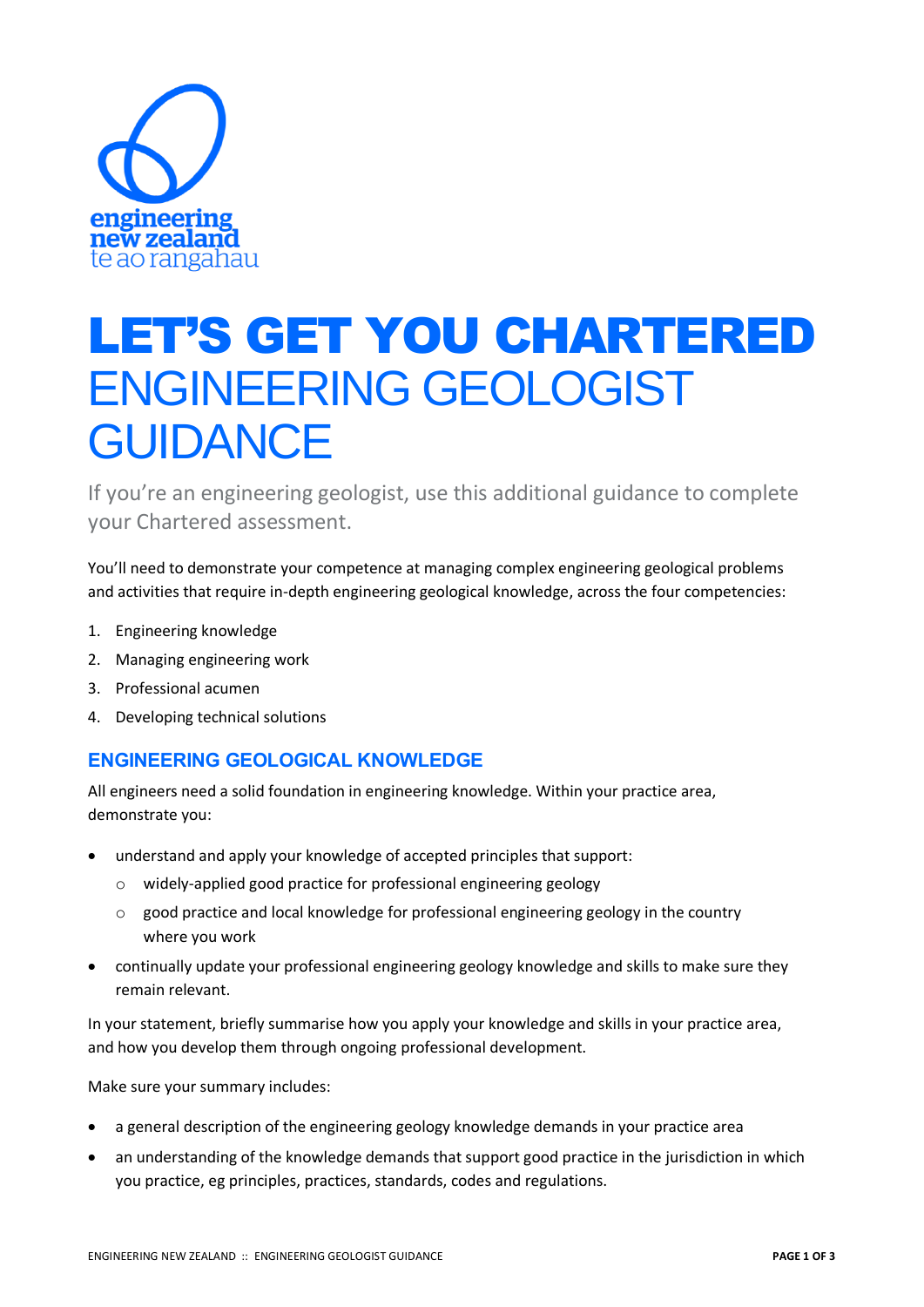### **MANAGING ENGINEERING WORK**

All engineering geological professionals will manage people and projects in their career. Within your practice area, demonstrate how you:

- take responsibility for making decisions on one or more complex engineering geology activities
- manage one or more complex engineering geology activities in line with good engineering management practice
- make sound professional engineering judgements
- identify, assess and manage uncertainty and geotechnical risk
- consider safety, sustainability and quality when managing engineering geology work.

Many Chartered Members (Engineering Geologists) work in the overlapping area of the diagram. To be successful when applying to become a Chartered Member (Engineering Geologist), you'll need to provide evidence that covers the full breadth of Engineering Geological activity.



In your statement describe your engineering management and decision making responsibilities.

Tell us about the complex engineering geology activities you come across and how you make sound engineering judgements in these situations. How do you manage engineering risk? Focus on your approach to safety, sustainability and quality management.

#### **PROFESSIONAL ACUMEN**

Professionalism builds trust and instils confidence in the people you meet and work with during your engineering activities. Within your practice area, demonstrate how you:

- carry out your professional engineering geology activities to an ethical standard, at least equivalent to the Engineering New Zealand Code of Ethical Conduct
- recognise the likely social, cultural and environmental effects of professional engineering geology and engineering activities
- communicate effectively with engineers and others.